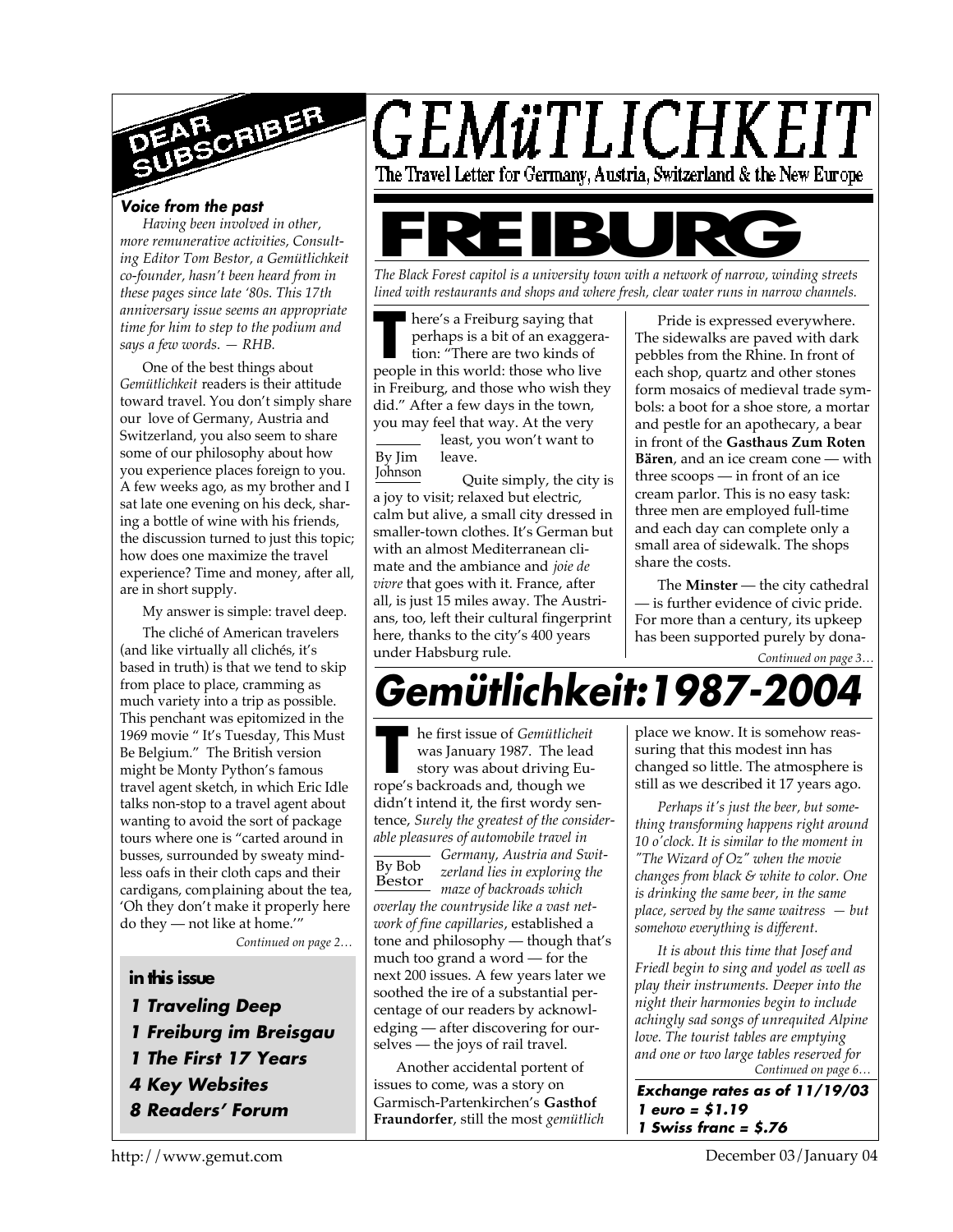#### *DEAR SUBSCRIBER Continued from page 1*

On a first trip somewhere, it can be valuable to spread your net wide in order to see what calls to you, to make mental notes of regions to which you want to return and explore more fully on subsequent journeys. But I still hear of people who trot off to Europe for three days in London, three in Paris and somewhat less than a week in Northern Italy, which gives them time to do Florence, Venice and a day trip to Siena and/or Pisa. Short attention span travel.

If that satisfies you, fine, but ultimately, all travel is about choices; after all, you can't go *everywhere*. The "travel deep" philosophy simply means choosing to narrow one's focus. Like many philosophies, it doesn't have a lot of rules – just guidelines. And only three at that:

#### *• Stay longer in one place*

For example, you could take a twoweek trip consisting of three days in Berlin, three touring the Mosel valley (Trier, Bernkastel-Kues, Cochem, ), a couple of days in Munich, two more in Salzburg, two in Zürich and two for traveling between those places. Or, you could choose to spend a full week in Berlin, and another week at the **Chalet du Lac** near Interlaken. Or do a couple of weeks in Vienna. Or rent a house in the Ticino.

One of my favorite trips was two weeks in a studio apartment in Paris, attempting the life of a Parisian. (Albeit a Parisian without a job, and only basic skills in French.) I'd already seen the major sights (the Louvre, Musee d'Orsay, Notre Dame, Eiffel Tower, Pompidou Center, etc.) and had gone deeply into second tier sights, as well: the Rodin Museum, Victor Hugo's house, the catacombs, etc. Thus freed from my normal desire to "bag" attractions like I was on some sort of cultural safari, I was able to experience the city in a different way.

On the first three mornings I was there, I tried three neighborhood bakeries. When I had decided which I liked best, I went there for the next 11 days for a morning baguette and brioche. I spent hours in the Parc Monceau reading and people-watching. I wandered through department stores and watched Parisian kids whining about what their moms wanted them to wear – and didn't even need French to know what was being discussed.

The point is, focus brings freedom. Suddenly time seems to stretch out in front of you. And that makes vacation time (which is precious for most of us) more relaxing. And it all comes from narrowing your options.

This works no matter how much time you have – if you have only a day in a city, you can decide to concentrate on one neighborhood, maybe even a single intersection, rather than trying to cover it all. If you have a month, try spending it all in one country, or even one region.

#### *• Live like a local*

Even if you're only in a place for a few days, traveling deep means jumping feet first into the lifestyle of

the place. Get around the way the locals do – often by public transit. Go to a cultural or sporting event. Pick up the local paper. Read it if you can. Go shopping for mundane things like shoelaces or writing paper. Go to the same place often enough and you might even be invited to sit at the *Stammtisch*, the table reserved for regulars in many German, Austrian and Swiss restaurants. Order food and wine that comes from the region. Stay away from places with translated menus, and from other tourists.

#### *• Avoid Americanized places*

Sure, locals go to Starbucks and McDonald's – they're now global brands — but hanging on to such lifelines of familiarity prevents you from fully experiencing the foreignness of a place. And isn't that at least partly why you're traveling?

So on your next trip out of the country, think about traveling deeper – you might be surprised at what you find below the surface.岡

#### **Using Gemütlichkeit**

• Hotel prices listed are for one night. Discounts are often available for longer stays.

• All hotel prices include breakfast unless otherwise noted.

• Local European telephone area codes carry the "0" required for in-country dialing. To phone establishments from outside the country, such as from the USA, do not dial the first "0".

#### **Logging on to our Website**

Back issues in text format from January 1993, except for the most recent 12, are available free to subscribers only at http://www.gemut.com (click on "Members"). To access the issues enter the user name and password published in this space each month. The new codes are:

User Name: **anniv** Password: **4445**

| Vol. 17, No. 11<br><i><b>GEMüTLICHKEIT</b></i>                                                                                                         |                                                                                                                                                                                                                                                                                                                                                                                                                                                                                             | <b>HOTEL RESTAU</b>                                                                                                                                                               |                                                                             |
|--------------------------------------------------------------------------------------------------------------------------------------------------------|---------------------------------------------------------------------------------------------------------------------------------------------------------------------------------------------------------------------------------------------------------------------------------------------------------------------------------------------------------------------------------------------------------------------------------------------------------------------------------------------|-----------------------------------------------------------------------------------------------------------------------------------------------------------------------------------|-----------------------------------------------------------------------------|
| Dec./Jan.<br>2003/2004                                                                                                                                 | The Travel Letter for Germany, Austria, Switzerland & the New Europe                                                                                                                                                                                                                                                                                                                                                                                                                        | <b>Rating Scale</b><br>Excellent                                                                                                                                                  | <b>Scale</b><br>$16 - 20$                                                   |
| Publishers:<br>Editor:<br>Contributors:<br>Webmasters:<br><b>Consulting Editor:</b><br><b>Subscription Dept:</b><br><b>Subscriber Travel Services:</b> | Robert H. & Elizabeth S. Bestor<br>Robert H. Bestor<br>Jim Johnson, Mark Honan<br>Criss Garcia, Ryan Stowasser<br>Thomas P. Bestor<br>Kurt Steffans<br>Andy Bestor, Laura Riedel<br>Gemütlichkeit (ISSN 10431756) is published 11 times each year by UpCountry<br>Publishing, 288 Ridge Road, Ashland OR 97520. TOLL FREE: 1-800/521-<br>6722 or 541/488-8462, fax: 541/488-8468, e-mail travel@gemut.com. Web<br>site: www.gemut.com. Subscriptions are \$59 per year for 11 issues. While | Above Average<br>Average<br>Adequate<br>Unacceptable<br><b>Hotel Rating Criteria</b><br>People/Service<br>Location/Setting<br>Guestrooms<br>Public rooms<br>Facilities/Restaurant | $12 - 15$<br>$8 - 11$<br>4 - 7<br>$0 - 3$<br>30%<br>15%<br>30%<br>5%<br>20% |
| every effort is made to provide correct information in this publication, the<br>publishers can make no guarantees regarding accuracy.                  |                                                                                                                                                                                                                                                                                                                                                                                                                                                                                             | By virtue of location, decor, ch                                                                                                                                                  | Special <b>C</b>                                                            |
| <b>POSTMASTER: SEND ADDRESS CHANGES TO:</b><br>Gemütlichkeit, 288 Ridge Road., Ashland OR 97520                                                        |                                                                                                                                                                                                                                                                                                                                                                                                                                                                                             | combination thereof, an espec                                                                                                                                                     |                                                                             |

#### **Vol. 17, No. 11 HOTEL RESTAURANT RATING KEY**

| <b>Rating Scale</b>          |          |                            |           |
|------------------------------|----------|----------------------------|-----------|
| Excellent                    | 16 - 20  | Food                       | 65%       |
| Above Average                | 12 - 15  | Service                    | 20%       |
| Average                      | 8 - 11   | Atmosphere                 | 15%       |
| Adequate                     | 4 -      |                            |           |
| Unacceptable                 | 3<br>ი - |                            |           |
| <b>Hotel Rating Criteria</b> |          | <b>Value Rating</b>        | Scale     |
| People/Service               | 30%      | <b>Outstanding Value</b>   | $17 - 20$ |
| Location/Setting             | 15%      | Very Good Value            | $12 - 16$ |
| Guestrooms                   | 30%      | Average Value              | $9 - 11$  |
| Public rooms                 | 5%       | <b>Below Average Value</b> | 5 -<br>8  |
| Facilities/Restaurant        | 20%      | A Rip-Off                  | U<br>4    |
|                              |          |                            |           |

#### **Special G Designation**

cation, decor, charm, warmth of management, or hereof, an especially pleasant establishment.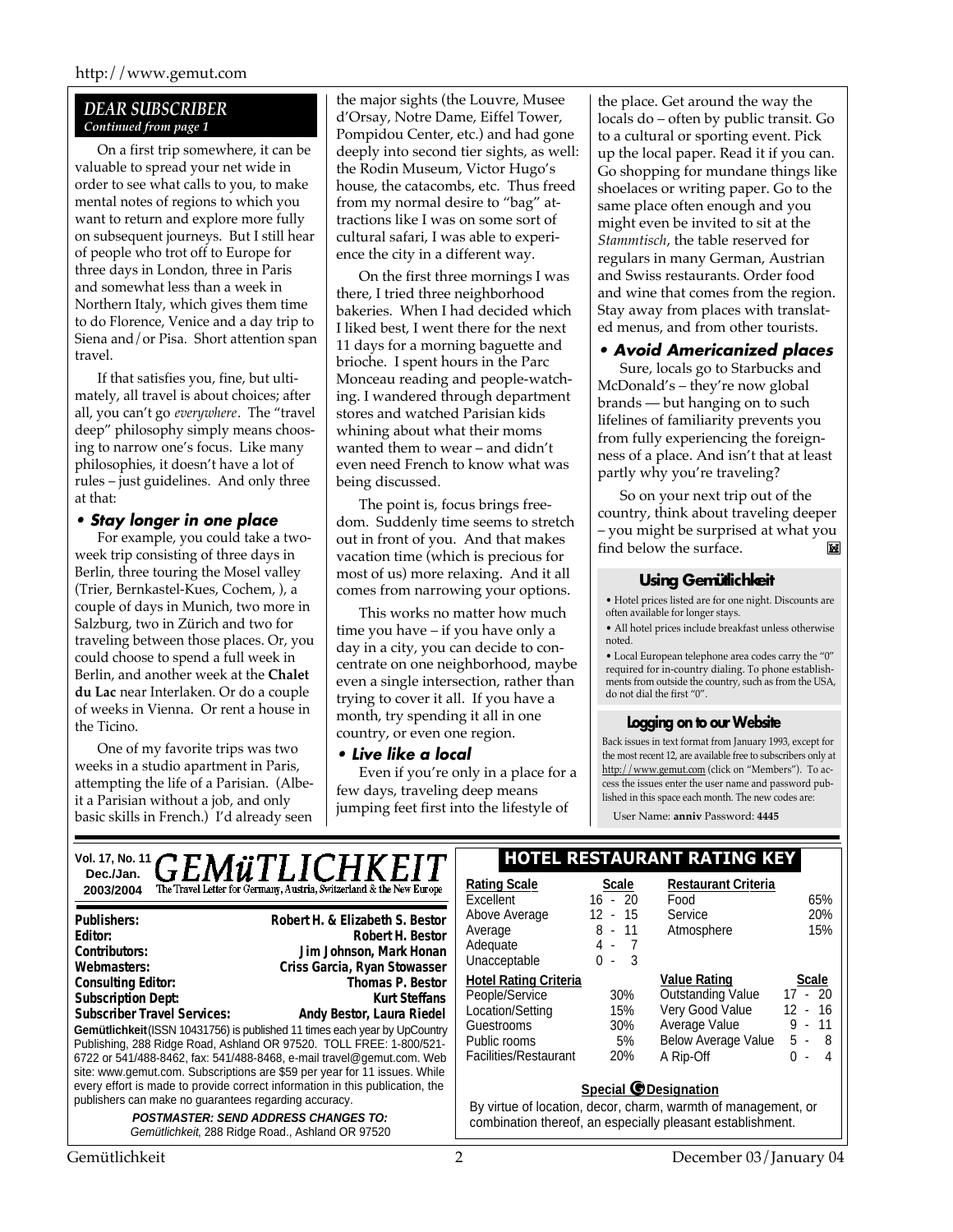#### *FREIBURG Continued from page 1*

tions. Scaffolding surrounds it, as it has for years and perhaps will for eternity, thanks to the fragility of the sandstone and extensive filigree. When one section is repaired, another awaits. As a local saying goes, "When the scaffolding comes down, we'll know it's the end of the world." Just a few blocks away 13 stonemasons apply ancient techniques in recreating statues and intricate scrollwork (a wonder to watch).

The Minster's construction spanned four centuries and was supported in great part by local guilds, whose symbols are still seen in stained glass windows. Don't miss the gargoyles, including one that spouts water not from his hideous mouth but rather from his naked bottom. If your legs are sturdy and the weather's good, consider the 330 step climb up the spire for an outstanding view of the Old Town, the Black Forest and the Rhine plain.

Tradition is important in Freiburg. Farmers and craftspeople still sell their wares daily (except Sunday) on the cathedral square. On one side, farmers sell local fruit, vegetables, meats, cheeses, sausages and bread, as well as teas and spices. On the other, craftspeople offer wooden toys, carvings and candles, many of them from the Black Forest. Most buyers are not tourists. As they have for centuries, Freiburg's residents come to the marketplace at least once a week — usually Saturday — to shop, even though it may be less convenient or more expensive than a supermarket. They know where the goods came from; they have known the sellers for generations.

Retailing is by no means restricted to the market square. Freiburg is a shopper's city, with values in department stores along the Kaiser-Joseph-Strasse and high-end buys in boutiques and galleries on Konviktstrasse and Königstrasse. Young designers round out the mainstream stores with a trendy jewelry and clothing scene. Browsers will love the antique shops in the Insel (Island) District and along the Gerberau.

#### **Freiburg Basics**

**Population:** 230,000

**Elevation:** 1,068 feet (323 meters)

**Tourist Office:** Freiburg Wirtschaft und Touristik, Rotteckring 14, D-79098 Freiburg, tel: +49/761/3881-880, fax: 37003, email: touristik@fwt-online.de, web: www.fwt-online.de

#### **Driving Distances:**

| Berlin    | 802 km | 498 miles |
|-----------|--------|-----------|
| Cologne   | 433 km | 269 miles |
| Constance | 124 km | 77 miles  |
| Frankfurt | 374 km | 232 miles |
| Munich    | 410 km | 255 miles |
| Vienna    | 858 km | 533 miles |
| Zürich    | 150 km | 93 miles  |

**Rail Connections:** ICE trains run south to Basel and north to Karlsruhe and Frankfurt. Trains to Stuttgart and points east (as well as most points in Austria) connect through Karlsruhe.

**Nearest Airports:** Basel (70 km/43 miles), Stuttgart (205 km/127 miles)

#### *Water, water everywhere*

Visitors to Freiburg quickly note a unique city feature, the so-called *Bächle* — or little streams— that flow in neat, narrow trenches through most streets. They were built nearly 600 years ago as a water supply and to fight fires. The Dreisam River, above the city, was split into multiple channels and follows a network through the *Altstadt*. The downstream flow is collected on the other side of town and eventually reaches the Rhine. A team of cleaners scrubs the stones and removes obstructions to ensure a steady flow of clean water.

Today, the Bächle is a way for tired backpackers to cool their feet, a race course for kids with rubber ducks — and a challenge for inattentive visitors. Local tradition has it that any visitor who stumbles into the water must marry a Freiburger. The waters can also reflect a sense of renewal, as in the stream emerging from the Star of David statue at the new synagogue. There, the town has erected a plaque acknowledging its "shame and sorrow" for the Jewish community that was torn from Freiburg during Nazi times.

Architecturally, Freiburg doesn't follow any cookie-cutter image of an old German city. Unlike many towns its size, it has no castle standing watch from above; the French turned it to rubble nearly 200 years ago. And, except for a few barely visible

exceptions, the defensive wall disappeared long ago, much of it replaced in the  $18<sup>th</sup>$  century by the ring roads that encircle the Old City. Today, those same boulevards circulate automobile traffic away from the *Altstadt*, allowing for one of Germany's largest pedestrian zones.

Although Freiburg was damaged greatly during World War II, the city was rebuilt following its medieval layout. Builders used similar construction materials and styles, and even the modern structures within the *Altstadt* blend in beautifully.

With more than 30,000 students in a population of 200,000, a youthful spirit pervades the old city. There's an active pub and club scene, and cafés spread their tables across plazas and sidewalks until the wee hours (the Universitätstrasse has the liveliest concentration). When plays and concerts let out in the evening, the city gets a second wind. Live music is popular in the Platz, a popular student gathering ground. For music with a beer chaser, there's the **Hausbräuerei Feierling** (Gerberau 46 (tel. 0761/2-66-78). The brewery/restaurant is on one side of the Augustiner Platz and pipes beer under the road to the beer garden across the street.

#### *From the Black Forest to the Rhine*

Local residents affectionately refer to Freiburg as the Metropolis of the Black Forest. Technically, geographers will tell you, Freiburg's *Altstadt* lies outside the Black Forest. However, cross one street on the eastern fringe of town—the Schlossbergring—onto the wooded Schlossberg hill, and you're in the *Schwarzwald*.

With a Freiburg region transit pass, guests can board streetcars or buses and quickly find themselves in the deepest Black Forest, on the rolling vineyards and farmland of the Breisgau or Markgräflerland, and even at the banks of the Upper Rhine. From Freiburg, it's just a few miles to the Breisgau Region and the rolling hills of the Tuniberg and Kaiserstuhl, an area increasingly known as German Tuscany, for its sultry and sunny climate, extensive wine-growing, and amiable populace.

#### *Excursions*

A popular day trip within the city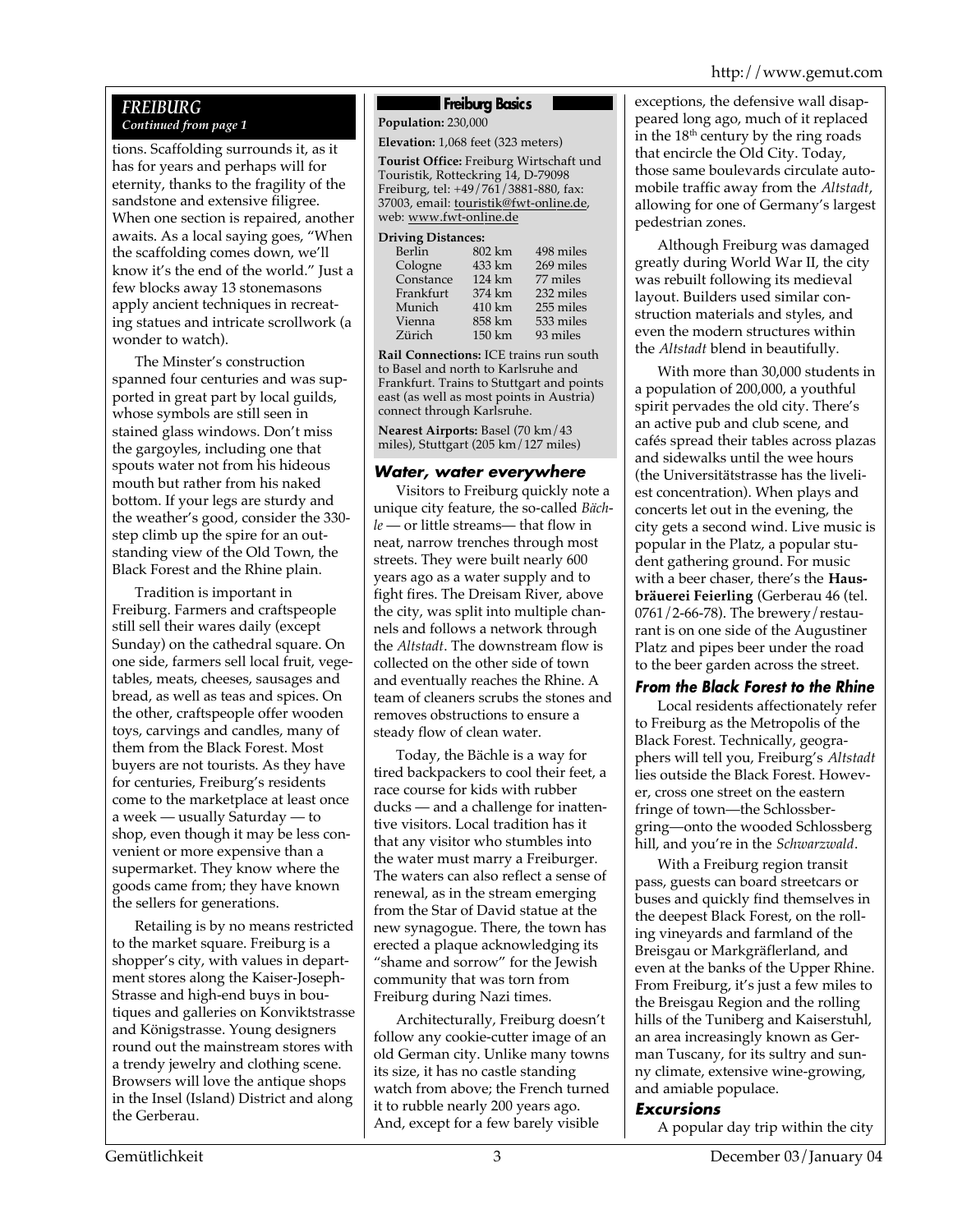limits is the **Schauinsland,** Freiburg's 1,284-meter (4,213-foot) "hometown" mountain, where a cable car travels 15 minutes to the summit. The view from the cable car reaches far out over the Rhine plain, past the Tuniberg vineyards toward the French Vosges mountain range. From the summit, the view extends deep into the Black Forest and south to the Alps.

Hilltops—the worn remnants of long-extinct volcanoes—bear lush vineyard landscapes that alternate with sprawling tobacco farmland and orchards. Red roofs and narrow steeples set off tiny villages at all compass points. Ivy drapes off the ruins of ancient castles.

For a novel ground-level view of the countryside, consider a two-hour journey, perhaps with an accompanying bottle of wine, aboard a small flat-boat in the **Taubergiessen Nature Preserve**, a remote region often referred to as "Germany's Jungle." (Contact Klaus Kossmann, tel. 49/ 7643/6775, fax 9339985, email: info@freiburg-taubergiessen.de)

Just across the Rhine, **Neuf-Brisach** (New Brisach) is an example of Alsatian charm and historic military architecture. Protected by massive octagonal walls, imposing gates and star-shaped fortifications, Neuf-

#### **Key Websites for the Traveler**

**• www.gemut.com** Gateway site for travelers to Germanic Europe, including car rental, rail passes, hotel bookings, traveler feedback, travel tips and past issues (free access to back issues for subscribers; see log-on info on page 2).

**• www.viamichelin.com** The Michelin database of hotels and restaurants plus great interactive trip planning tools.

**• www.travelgearnow.com** Guidebooks, maps, travel accessories, luggage, all at 10% off for subscribers.

- **www.webflyer.com** Informative frequent flyer
- forums make this a must for air travelers.
- **bahn.hafas.de/bin/query.exe/en** German rail. Train schedules throughout Europe, not just Germany.
- **www.sbb.ch/index\_e.htm** Swiss and European rail schedules.
- **www.ski-europe.com** Top web resource for skiers with much data on Alpine resorts.

**• www.myswitzerland.com** Website of Switzerland's national tourist authority.

**• www.germany-tourism.de** Germany's national tourist authority.

**• www.austria.info/us** Austria's national tourist authority.

**• http://www.hhog.de** Website for an alliance of historic German cities.

Brisach was built by King Louis XIV as a fortress town. Today, its central square, church, officers' quarters, barracks and private homes are still intact. Despite the proximity to Germany, Neuf-Brisach is fully Gallic in character with delightful French bakeries, Alsatian restaurants (try the fresh trout at **Ville de Paris** at 13 rue de Bâle, +33/389/72/5355) and corner bistros.

#### *Winemaking*

Thanks to its soil and favorable weather, winemaking has been central to daily life in this part of Germany for at least 1,500 years. In September, town markets and produce stands burst with dozens of varieties of ripe grapes as well as plums, pears and apples.

Many vintners give tours. At the **Weingut Felix and Kilian Hunn** in Gottenheim, about midway between Freiburg and the Rhine, Kilian Hunn and wife Martina are proud to show off an operation which produces about 70,000 bottles annually. Guests can take a guided stroll through the vineyards and sample five wines for €3.50.

Like many wineries, the Hunns also operate a "Strausswirtschaft," a seasonal restaurant with wines by the glass and homemade dishes — such as pork shoulder simmered in wine, smoked bacon and bread, and fresh potato salad — from the family kitchen. (Weingut Felix and Kilian Hunn, Rathausstrasse 2, D-79288 Gottenheim, tel. +49/7665/6207, fax 6223, email: weingut-hunn@gmx.de)

For a broader sampling of wine, the **Alte Wache** on Freiburg's Cathedral Square represents more than 30 local vintners and offers more than 100 wines. Formal tastings are generally reserved for groups, but call manager Alixe Winter, who may be able to merge you with an existing reservation. (Alte Wache, Münsterplatz 38, D-79098 Freiburg, tel. +49/ 761/202870, fax 2028713, email: service@alte-wache.com.)

Sekt— "German" champagne has an extensive tradition in the region. To learn what makes champagne champagne (or sekt sekt), take a guided tour of the extensive cellars

and bottling operation at the **Geldermann Privatsektkellerei**. Two-hour tours, which run six times daily except Sundays and holidays, cost €5 and include a detailed and informative wine tasting (Geldermann Privatsektkellerei, Am Schlossberg 1, D-79206 Breisach, tel. +49/7667/ 834 100, fax 834-351, email: info@geldermann.de, web: www.geldermann.de

#### **Lodging**

Oberkirch Hotel

From your room at the Oberkirch, look on to the Cathedral and its busy square. Mornings you'll watch farmers set up their stalls in the marketplace. In the evening, listen to street musicians serenade guests at the cafés below. If you crane your neck out the window you'll see the hotel's famous neighbor, the  $16<sup>th</sup>$ -century **Historic Merchant House** with its four splendid arcades.

The Oberkirch has been in the same family since 1738 and carries a sense of tradition. Each of the 26 guestrooms is individually decorated with soft colors, rich wall coverings and dark wood furniture. Except for a handful designed as "small singles," rooms are spacious. Although the hotel was last renovated in 1992, it feels more like 2002. Everything is spotless, with nary a smudge or scrape on the walls.

Ask for accommodations facing the Cathedral.

**Daily Rates:** Singles €56-107, doubles €126-147. Indoor parking garage €10. **Contact:** Oberkirch Hotel, Münsterplatz 22, D-7908 Freiburg, tel. +49/ 761/2026868, fax 2026869, email: info@hotel-oberkirch-de, web: www.traube-freiburg.de. Innkeepers: Doris Hunn and Gudrun Johner. **Rating:** QUALITY 15/20 VALUE 15/20

#### Hotel Kreuzblume

The Hotel Kreuzblume is a straightforward traveler's hotel on Konviktstrasse, one of Freiburg's new hot-spot districts. The rooms are bright, cheery and spacious with showers. It's on the outskirts of the pedestrian district but a quick walk to any point within the Old City.

**Daily Rates:** Singles €60, doubles €90.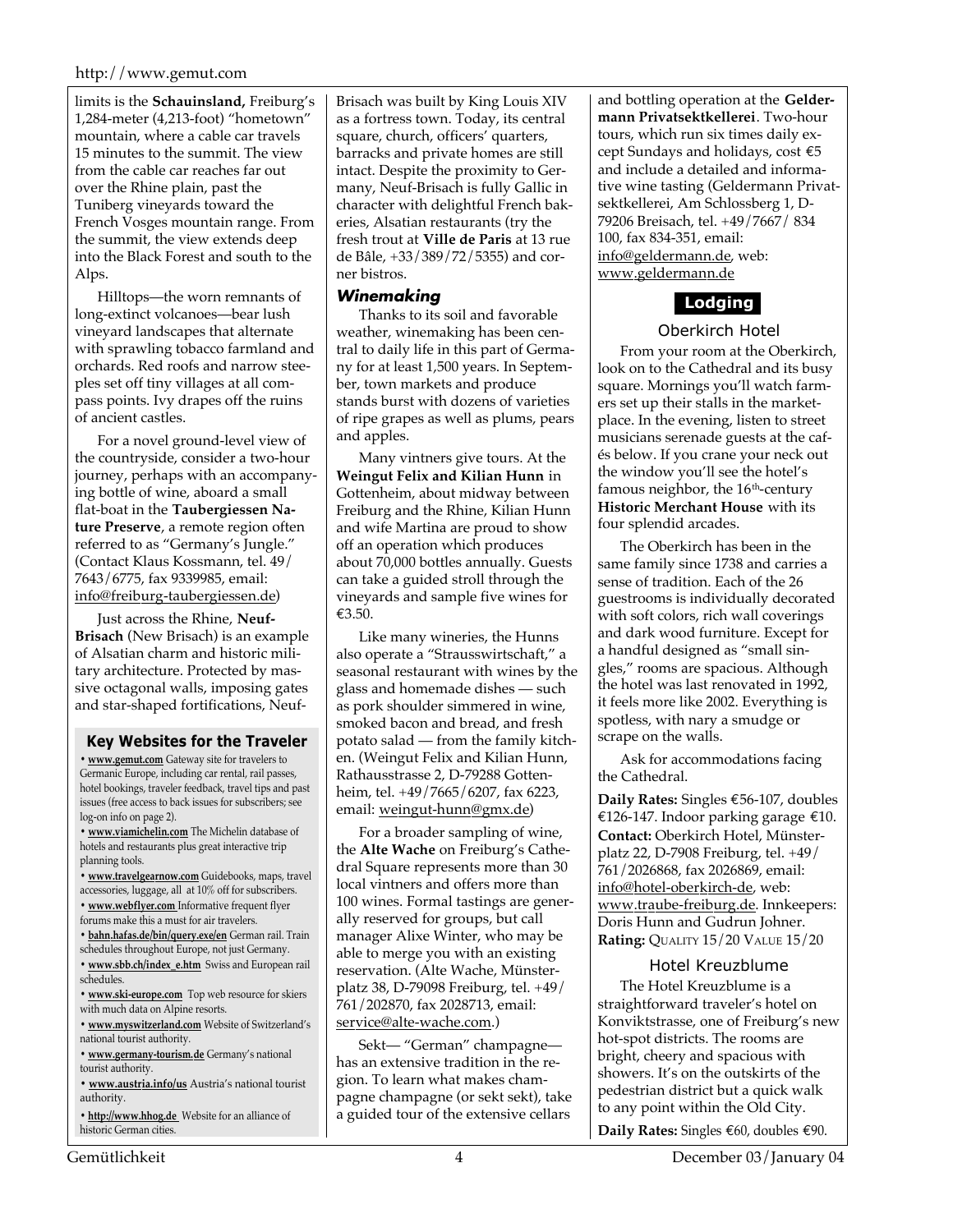**Contact:** Konviktstrasse 31, D-79098 Freiburg, tel +49 0761 3119495, fax +49 0761 26836, email info@hotelkreuzblume.de, web www.roterbaeren.de www.hotel-kreuzblume.de **Rating:** QUALITY 14/20 VALUE 16/20

#### Park Hotel Post

The reasonably priced four-star Park Hotel Post is midway (about 150 paces) between the train station and the pedestrian district overlooking peaceful Columbi Park. The hotel was built in the early 1900s in *Jugendstil* (art nouveau), and the interior is modern and stylish. Guestrooms are large and creatively decorated with pastel colors and fabrics, wood trim and soft lighting.

The best chambers have balconies overlooking the park with the Cathedral steeple rising over the *Altstadt*. Families and friendly couples traveling together should consider the twoand three-room apartments.

**Daily Rates:** Singles €89-119, doubles €114-159, two-room apartments €199-249, three-room apartments €249-299. Garage €8.

**Contact:** Park Hotel Post, Am Colombipark, Eisenbahnstrasse 35/37, D-79098 Freiburg, tel.: +49/761/385480, fax: 31680, email: info@park-hotelpost.de, web: www.park-hotelpost.de.

**Rating:** QUALITY 15/20 VALUE 14/20

#### Colombi Hotel

Few would dispute that the Colombi Hotel is the city's most upscale hostelry. Built in the 1950s, it recently underwent renovations "to eliminate all traces" of that often less-thanstellar architectural period. Indeed, there's nothing 50s about this place anymore (certainly not the prices). Guests walk in under a glass-covered entry and ascend a sweeping marble staircase from the open lobby. A feeling of luxury dominates, not least of all in the spa area with its circular swimming pool, Roman steam bath and extensive "beauty farm."

The 120 guest rooms feature subdued colors and elegant wood paneling, some with floor-to-ceiling windows and French doors opening to a balcony and overlooking the Old Town. (The views from the upper floors are quite stunning, especially

#### at night.)

**Daily Rates:** Singles €175, doubles €230-260, suites €275-820. Breakfast is an additional €9. (Weekend rates are about 20% less). Garage €13. **Contact:** Colombi Hotel, Am Colombi Park, D-79098 Freiburg, tel. +49/0761 21060, fax 31410, email: rezeption@colombi.de, web: www.colombi.de. Proprietor: Roland Burtsche (twice German hotelier of the year) **Rating:** QUALITY 17/20 VALUE 15/20

Hotel Barbara

#### The Hotel Barbara is a privately<br>hotel on a quiet side street  $\frac{d}{d}$ <br>block from the full integration run hotel on a quiet side street EDITORCE one block from the train station and a few minutes' walk from the pedestrian zone. It is small

— just 22 rooms —but offers many of the services of a larger hotel. Erika and Armin Wahl and their team will arrange for theater tickets, wine tastings, gourmet dinners, excursions, sightseeing tours and visits to area spas. If you choose the hiking package, they'll prepare a picnic and lend you walking sticks and rain jackets. There's Internet service off the lobby. And the comfortable rooms, many with balconies, offer the expected amenities.

**Daily Rates:** Singles €69-79, doubles €89-102, apartments €119-139. **Contact:** Hotel Barbara, Poststrasse 4, D-79098 Freiburg, tel. +49/761/ 296250, fax 26688, email: mail@hotelbarbara.de, web: www.hotelbarbara.de. Innkeepers: Erika and Armin Wahl and family. **Rating:** QUALITY 15/20 VALUE 17/20

#### **Food**

Thanks in great part to the young student population, an extensive offering of international cuisine complements Freiburg's regional and "down-home" restaurants and friendly beer gardens. Firmly in the "Three-Country Corner" of Germany, Switzerland and France, Freiburg also enjoys strong French and Alsatian influences. Wine plays an important role in both culture and cuisine, and restaurants make full use of local varieties on the table and in their cooking.

Two hilltop restaurants on the Schlossberg, afford superb views of the Old City and surrounding landscape: the **Greiffenegg Castle** and the **Dattler Restaurant**. Reach both on foot or by lift. On warm days, sit on the terrace.

In the countryside vineyards near Freiburg, you can also stop at a seasonal **Strausswirtschaft** and enjoy cooking straight from the kitchen. Since they're seasonal, ask your innkeeper for recommendations.

For quick, cheap and eclectic fare, the **Freiburg Market Hall** (Kaiser-Joseph-Strasse 233) is a must. There's a strong international focus — Afghan, Arabian, Chinese, Thai and Italian—and you can also buy fresh French bread, wines, fresh-ground coffee, fruits and vegetables, smoked fish and deli foods. Just note that the Market Hall closes at 7pm on weekdays and at 4pm on Saturdays and is closed on Sundays.

#### Zum Roten Bären

By most accounts, Zum Roten Bären is the longest continuously-run inn in Germany, in business since 1403. Peter Hansen, the Bären's 50<sup>th</sup> documented innkeeper, has greeted guests with his wife Monika since 1980. Today, there are 25 guestrooms and the dining area is bright and cheerful with a dash of elegance.

Ingredients are fresh, and the dishes are exquisitely prepared. The Bären employs its own herb professional, who grows them in the garden of a former monastery. This allows chefs (and guests) to try unique and subtle flavorings.

Salad "straight from the Freiburg Marketplace" is served with chanterelles from nearby woods, sautéed in cream with bread dumplings. There's lamb roasted with rosemary-shallot sauce and served with polenta; breast of duck glazed with mustard and honey; and medallions of venison served in a choice of sauces with *Spätzle*. *Wiener Schnitzel* is listed as a regional dish — not a mistake but recognition that Freiburg was once part of the Habsburg dynasty. Most entrées range between €17-20.

**Contact:** Zum Roten Baeren, Oberlinden 12, D-79098 Freiburg, tel +49/ 761/387 870, fax 3878717, email: info@roterbaeren.de,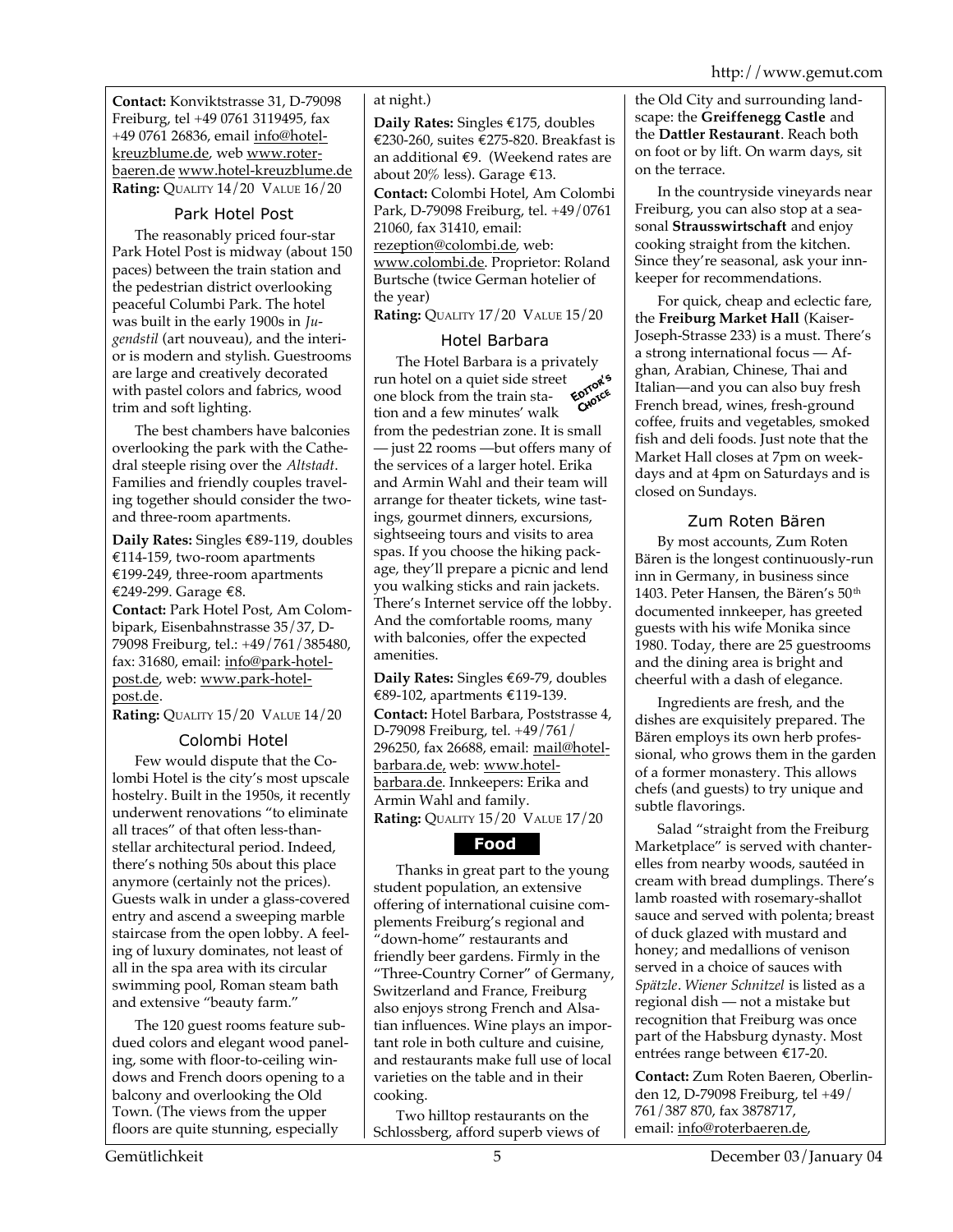web: www.roter-baeren.de. **Rating:** QUALITY 17/20 , VALUE 18/20

Restaurant Zur Traube Other restaurants may offer greater choices or more elegance, but Zur Traube is recognized locally and beyond as Freiburg's leading restaurant. Its chef, Sven Messerschmidt, is the youngest in Germany to have earned a Michelin star.

The Traube ("Grape") fuses regional and classical French cuisine with an eye toward inventive use of local wines. Entrées are creative: stuffed baby squid served on lemon risotto with mild curry sauce, carp with Brussels sprouts and caviar sauce, frogs legs in a chestnut crêpe, smoked eel with mussels. There's duck in two courses: breast with apples, chestnuts and mushroom dumplings followed by the leg glazed with honey and pepper and served on red cabbage and *Spätzle*. Or various preparations of lamb served together with sheep-cheese ravioli.

The restaurant, a national monument, received a facelift in 2002 under new innkeeper Doris Hunn with an eye toward historic charm. The dining area was reduced to eight tables (all antique wood), and a mural now displays a scene of the Cathedral market. A medieval tile oven from an Alsatian monastery literally and figuratively warms the room.

Entrées start around €25, and dinner for two can easily exceed €100. Within the same building and under the same management, the **Restaurant Oberkirchs Weinstube** offers lighter and less expensive choices.

**Contact:** Restaurant Zur Traube, Schusterstraße 17, D-79098 Freiburg, tel. +49/761/32190, fax +49/761/ 26313, email: restaurant@traubefreiburg.de, web: www.traubefreiburg.de **Rating:** QUALITY 18/20 VALUE 16/20

#### Hausbrauerei Feierling

This cheery and historic brewery welcomes guests at its outside garden (under spreading chestnut trees) and in its three-story restaurant. If you're hungry, enjoy the inexpensive entrées

(all less than  $€10$  ) like smoked pork shoulder with sauerkraut, pork cutlet browned with cheese and herbs, sausage salad with fried potatoes, meat ravioli, and black bread baked with cheese, herbs and ham. Otherwise, the light "Vesper" menu will more than suffice with a variety of cheeses, dried meats and sausages for €5.

**Contact:** Hausbrauerei Feierling, Gerberau 46, D-79098 Freiburg, tel. +49/761/243480, fax: 25688, email: info@feierling.de, web: www.feierling.de **Rating:** QUALITY 15/20, VALUE 16/20

*locals are now filled with ruddy-faced Bavarians, most in traditional dress, smoking and playing cards.*

*Sometimes, after midnight, Herr Fraundorfer, a huge, curly-haired man with bright red cheeks and wearing lederhosen made with enough leather to saddle a division of cavalry, will buy the house a round or two of schnapps. Often he will bring it to your table and, with a salute, knock one back with you.*

Herr Fraundorfer, plagued for years by legs mangled in a bobsled accident, is now wheelchair-bound but still a late-night fixture. Though Josef has retired, the sweet, clear voice of Friedl is a poignant reminder of many past nights in this friendly tavern. Except for a few weeks off for heart bypass surgery several years ago, Friedl has performed six nights a week since 1959. And though she says she's turning control of the place over to her daughters, the linchpin of it all is still the indefatigable Barbara Fraundorfer. As you toddle off to your room after midnight she's likely playing cards with the men at the *Stammtisch* and, when you come down for breakfast at 7:30am, you'll see her, fresh and revitalized, bustling about, chatting up the guests. (Hardcore fans that want a keepsake to remind them of the Fraundorfer can purchase Friedl's CD *35 Jahre im Fraundorfer*. Our favorite cuts are #5 *Bergvagabunden* and #11, *Mit Musik und guter Laune* .)

We can't claim the Fraundorfer as our discovery, though we did first go there in 1979. Even then it had long

been a popular night-out for U.S. military families stationed in the area. Still, when we first wrote about it in 1987, it was pretty much a secret. Today it is well-known and in all the major guidebooks including those of Karen Brown, for many years a *Gemütlichkeit* subscriber.

Another story in that inaugural issue was on winter airfares across the Atlantic. Among the deals mentioned was a \$398 New York-Frankfurt fare on TWA. As this is written, 17 years later, there are several New York to Europe fares at less than \$200. This winter we here in Oregon can fly nonstop to Frankfurt from Portland for about \$350. Of course, TWA is gone, as are Pan Am, Swissair, Sabena, Western, Balair, and several others who flew the Atlantic.

Sadly, the experience has been degraded. Inflight food is often swill, more seats are crammed into the same space, and airline computers with sophisticated load-management software ensure that most planes are filled to capacity (the airlines offer deals so good they simply can't be refused). Add in the current tedious security procedures and flying is no fun anymore, and a prime reason why so many travelers frantically seek upgrades to business class where the seats are bigger and food almost edible.

If our so-called philosophy and the Fraundorfer have stayed the same, much else has not. Technology has changed the way we plan our travel, and in some cases, the travel experience itself. In 1987, though the facsimile machine was just beginning to be mass marketed, most of us still communicated with Europe via telephone or post. Later, as it became affordable, the fax became standard equipment at virtually every European hotel and the reservation process became faster and easier. Rare these days is the hotel that doesn't have CNN on its cable TV menu, and our ability to quickly and easily get in touch with home and the next stop on our European itinerary is vastly enhanced by the cell phones many of us now carry when in Europe.

But by far the biggest technological change to the traveler's life is the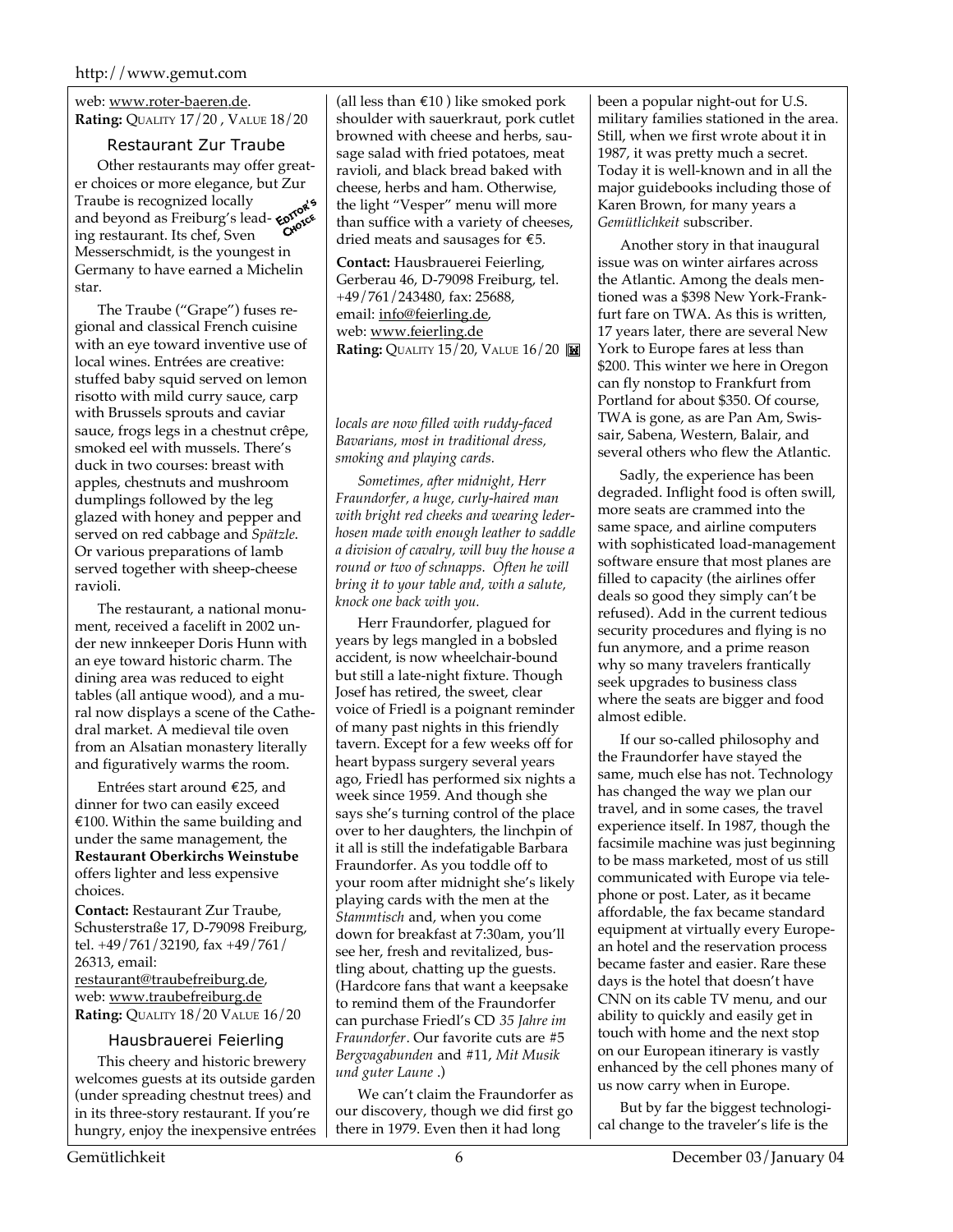Internet. The information one can unearth there is beyond comprehension. A simple Google search for "travel websites" yields some 11 million results. The Web gives us: driving directions and distances between any two points in Europe; personalized rail timetables; and online hotel bookings via websites that are virtual hotel brochures, complete with guestroom photos, prices, and restaurant menus. Of course with email we can almost instantly connect with tens of thousands of travel vendors and with like-minded travelers who share our particular interests.

#### *Gemütlichkeit's Website*

One of those sellers of travel, of course, is *Gemütlichkeit* at www.gemut.com. There you can renew your subscription, send us a change of address, get a quote on car rental or transatlantic airline tickets, find rail pass prices, book a hotel room, compare prices on travel insurance policies and, of course, delve into our million-word archive of reports on travel in the regions of Europe we cover. There's a good deal of free information on the site, but only you as a subscriber have access to the vast majority of it (see page 2 for the latest login ID and password). It's a resource we at *Gemütlichkeit* use every day and if you have yet to browse it, you're missing something. Go to the site, click on "Members," enter the codes from page two of the latest newsletter, choose the Archive or the Hotel Database. Here are just a few of the stories that are as valid today as when they were first published:

**December, 1994: 10 Favorite Train Trips.** Includes such trips as the Glacier Express and the "Transalpin" Zürich to Vienna run.

**May, 1995: Driving in Europe.** Advice on renting and driving a car in Europe ends with five favorite backroads routes. We describe the scenery, the towns and villages, and recommend hotels and restaurants.

**August, 1995: Grand Tour** is a suggested 14-day "open jaw" auto trip that begins in Zürich and ends in Frankfurt. Three days are spent in Munich and other stops include Wald-Schönengrund near St. Gallen, Appenzell, Garmisch-Partenkirchen,

Hohenau, Bamberg, Muggendorf, and Marktheidenfeld. We offer specific route instructions, suggest the best maps, hotels, restaurants and provide information on what not to miss along the way.

**October, 1995, Austria by Auto**: The second part of our Grand Tour series. Includes four days in Vienna, short visits to Graz and Salzburg and some of Europe's most thrilling and beautiful mountain driving.

**December 1995, Memory**: Both funny and poignant recollections from the first nine years of *Gemütlicheit*. There's the time in Vienna when we stumbled onto reclusive film star, Greta Garbo, lunching all alone in a huge, private dining room at the **Palais Schwarzenberg;** and a reader survey response from a subscriber who signed himself H.S.H (His Serene Highness), then his name, followed by XXVIR.v.P. His royal comment: "We are content with your publication."

**July 1996, Castles**: Ten of our favorite castles and castle hotels. (You'll have to update room prices and one of them, **Schloss Matzen** in Austria, is no longer open.)

**June 1997, Avoiding the Summer Tourist Crush**: A dozen interesting and charming alternative destinations to such household names as Salzburg, Lucerne, and Rothenburg that are often overrun with visitors.

**May 1997, Brewery Drive**: Starts in Germany and ends in the Czech Republic.

**January 1998, Bargain Bavaria**: Less visited villages and inexpensive accommodations in southern Bavaria.

**June 1999, Pedaling the Danube**: How the novice cyclist can leisurely negotiate the famous Danube's flat bike path between Passau and Vienna.

**November 2000**, **Swiss Walks**: Three Swiss cities, Samedan, Interlaken and Lucerne, are a base of operations for a series of easy to moderate, but spectacular, mountain walks.

**March 2000: Great Swiss Train Rides**: Four celebrated Swiss rail trips: the Golden Pass route, the Glacier Express, the Bernina Express, and the William Tell.

**August 2001: Traveling Without an Itinerary.** First installment of a two-part guide to footloose, flexible European travel.

**August 2002: The Swiss Travel System**. Switzerland's fabulously coordinated network of trains, buses, lake steamers, and cable cars.

#### *Better Search & Sort Features*

In the past year we've made some key improvements to gemut.com. The most important of these being a better search capability. Perhaps you'd like to know what we've said in past issues about Friedl, the singer at the **Gasthof Fraundorfer** in Garmisch-Partenkirchen. Enter the words "Friedl," "Gasthof," and "Fraundorfer," and choose "All of my keywords" from the drop-down menu. You'll get one match, the June 1996 issue, which you can then choose to read online or download.

The hotel database has also been improved. Hotels can now be sorted in ascending or descending order by several criteria including value rating, quality rating, price, location and Editor's Choice.

We plan soon to launch a forum at the site where visitors can post travel questions, pass on their own tips and advice, and comment in general on Europe travel. During late November through early December you *may* see your editor's trip reports emailed daily from Europe.

Gemut.com will continue to grow as we add more stories, more pictures, more deals, perhaps even video and, in the not too distant future, an email version of *Gemütichkeit.* But whether it comes to you electronically or via regular mail, *Gemütlichkeit* is where you will continue to find our destination assessments, best value hotels and restaurants, off-the-beaten-track discoveries, and our sometimes cockeyed look at travel to Germany, Austria and Switzerland.

Ahead in 2004 we see a substantial increase in travel to Europe, higher airfares, stabilized car rental prices and no increase in rail prices.

Whether you've been with us for all 17 years or this is your first issue, we thank you for your support.— RHBM